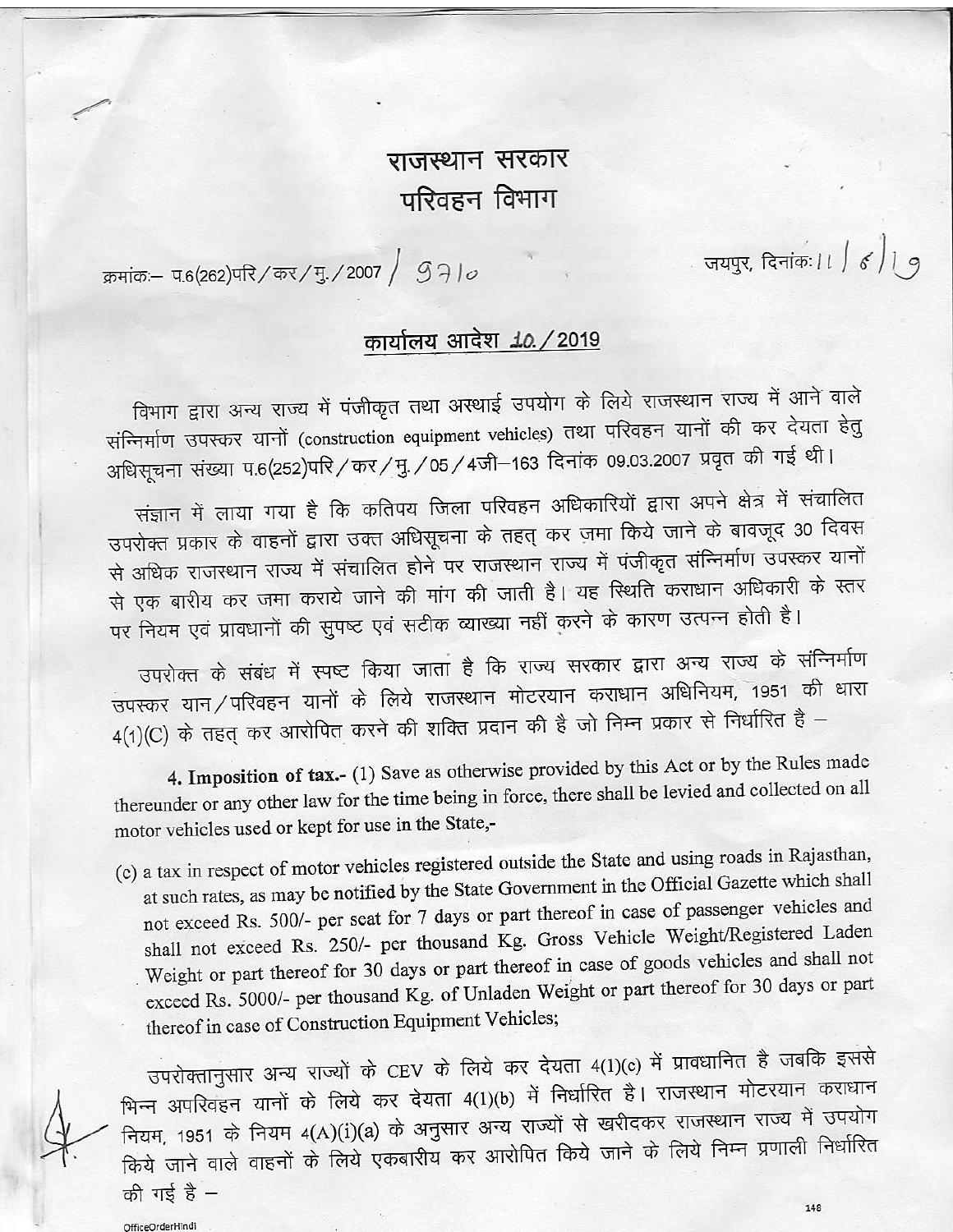## 4. Mode of payment of tax and procedure thereof.-

 $(A)$  If the tax is to be paid :-

- (i) as a one time tax under section  $4(1)(b)$ ,-
	- (a) when the vehicle is purchased or brought into State, within 30 days of purchase of vehicle or bringing the vehicle into the State or on the date of registration or assignment of the vehicle in the State, whichever is earlier;

राज्य के कतिपय कराधान अधिकारी द्वारा उपरोक्त नियम का आख्यान करते देते हुये अन्य राज्य में पंजीकृत संन्निर्माण उपस्कर यान के अल्प अवधि के लिये राजस्थान में 30 दिवस से अधिक के संचालन पर राजस्थान राज्य में पंजीकृत संन्निर्माण उपस्कर वाहन के समान एकबारीय कर की मांग की जाती है।

राजस्थान मोटरयान कराधान नियम, 1951 के नियम 28(i) के अनुसार भी निजी वाहनों के लिये कर देयता एवं संन्निर्माण उपस्कर यान की कर देयता में भिन्नता रखी गई है। इस नियम में उल्लेखित है

- 28. Complete exemption from payment of the tax.- Motor Vehicles of the following classes are totally exempt from liability to taxation:-
	- (i) Private vehicles other than transport vehicles and construction equipment vehicles registered outside Rajasthan, brought temporarily in Rajasthan and used or kept for use therein for a period not exceeding 30 days:

उपरोक्त नियम के अवलोकन से स्पष्ट होता है कि राजस्थान मोटरयान कराधान नियम 28 (i) के अनुसार 30 दिवस से अधिक की अवधि के लिये राजस्थान में रहने पर मात्र निजी यानों के लिये ही एकबारीय कर का आरोपण लागू होता है।

अतः निर्देशत किया जाता है कि अन्य राज्य में पंजीकृत संन्निर्माण उपस्कर यान ⁄ परिवहन यानों के राजस्थान राज्य में आने एवं निरंतर रहने पर तथा अधिसूचना संख्या प.6(252)परि/कर/मु.  $/$ 05/4जी–163 दिनांक 09.03.2007 के अनुसार 30 दिवस का कर जमा कराया जाता है तो ऐसी स्थिति में ऐसे वाहनों से एकबारीय कर जमा किये जाने की मांग नहीं की जाये। वाहन स्वामी यदि चाहे तो वह स्वयं स्वेच्छा से ऐसे मामलों में एकबारीय/30 दिवस से अधिक की अवधि के लिये भी मासिक कर जमा करा सकता है।

निर्धारत प्राफामा R.S.4.12 न सूचित करने तथा संबादत करावाने आवकारी का निर्देश दिव आते हैं<br>कि ऐसे वाहनों का अभिलेख संधारित करेंगे तथा वाहन का नियमित रूप से क्लूर जमा होना सुनिश्चित करेंगे । संन्निर्माण उपस्कर यानों के राजस्थान में आने व वापस लौटने पर वाहन स्वामी / ड्राईवर ऐसे वाहनों की प्रविष्टी नजदीक पडने वाले प्रथम जिला परिवहन कार्यालय/कर संग्रह केन्द्र पर दर्ज करायेंगे। ऐसे वाहन जिस परिवहन जिले में कार्य करेंगे उस जिले के कराधान अधिकारी को fortRd ffiqf R.s.4.12 t qfr-d o'{,f nprr r{dfud owrrc ^3TEforft <sup>61</sup>ftdrT ftn qd <sup>B</sup>

> (राजेश यादव) परिवहन आयुक्त एवं शासन सचिव

149